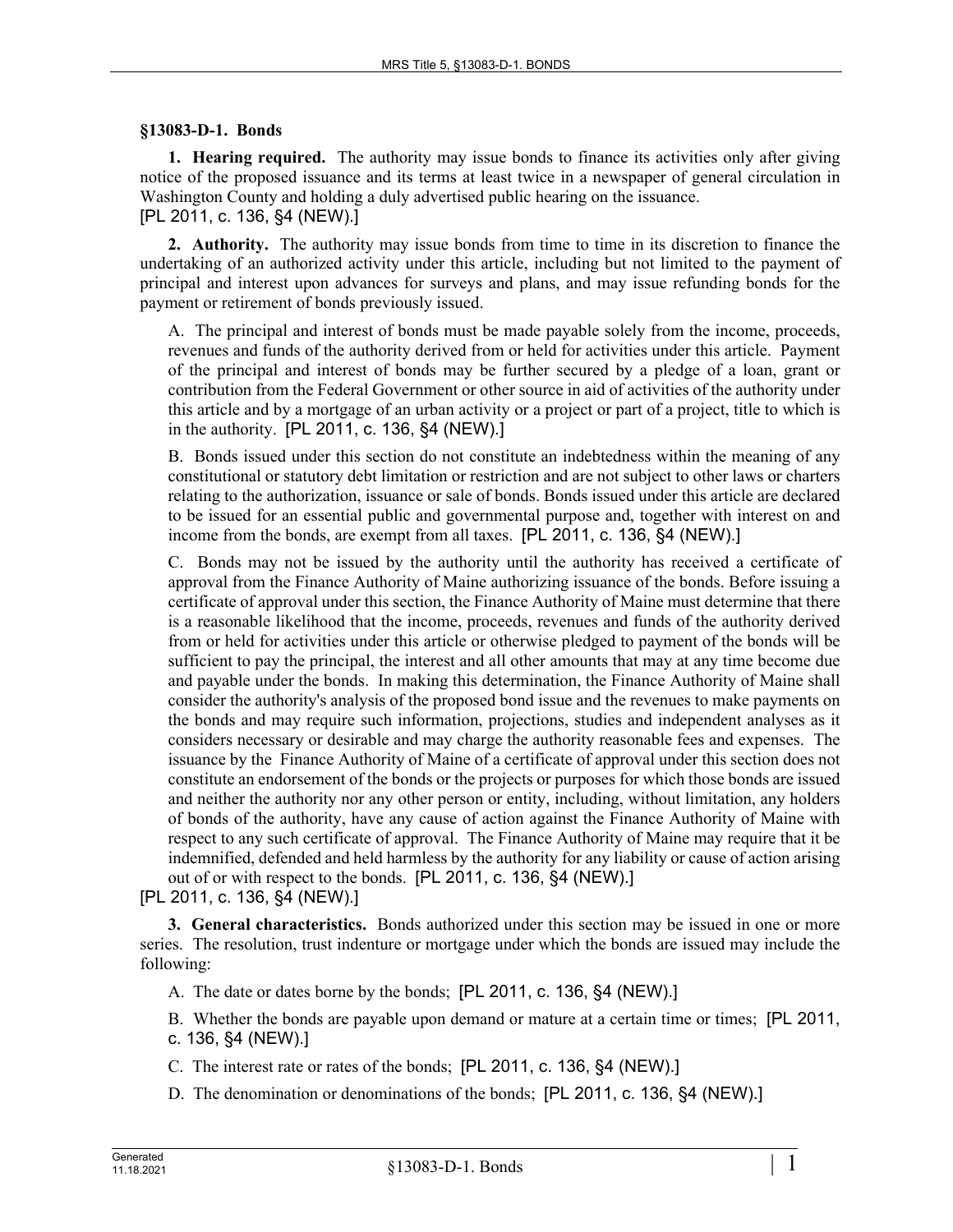- E. The form of the bonds, whether coupon or registered; [PL 2011, c. 136, §4 (NEW).]
- F. The conversion or registration privileges carried by the bonds; [PL 2011, c. 136, §4 (NEW).]
- G. The rank or priority of the bonds; [PL 2011, c. 136, §4 (NEW).]
- H. The manner of execution of the bonds; [PL 2011, c. 136, §4 (NEW).]
- I. The medium and place or places of payment; [PL 2011, c. 136, §4 (NEW).]
- J. The terms of redemption of the bonds, with or without premium; [PL 2011, c. 136, §4 (NEW).]
- K. The manner secured; and [PL 2011, c. 136, §4 (NEW).]

L. Any other characteristics of the bonds. [PL 2011, c. 136, §4 (NEW).] [PL 2011, c. 136, §4 (NEW).]

**4. Price sold.** The bonds may be:

A. Sold to a person on such terms as the authority may negotiate; [PL 2011, c. 136, §4 (NEW).]

B. Exchanged for other bonds on the basis of par; or [PL 2011, c. 136, §4 (NEW).]

C. Sold to the Federal Government at private sale at not less than par. If less than all of the authorized principal amount of the bonds is sold to the Federal Government, the balance may be sold at private sale at not less than par at an interest cost to the municipality that does not exceed the interest cost to the municipality of the portion of the bonds sold to the Federal Government. [PL 2011, c. 136, §4 (NEW).]

[PL 2011, c. 136, §4 (NEW).]

**5. Signatures of outgoing officers; negotiability.** If an official of the authority whose signature appears on a bond or coupon issued under this article ceases to be an official before the bond is delivered, the signature is nevertheless valid for all purposes as if the official had remained in office until the delivery. Notwithstanding contrary provisions of law, bonds issued under this article are fully negotiable.

## [PL 2011, c. 136, §4 (NEW).]

**6. Bond recitation; conclusive presumptions.** In actions or proceedings involving the validity or enforceability of a bond issued under this article or the security for that bond, a bond reciting in substance that it has been issued by the authority in connection with an activity is conclusively deemed to have been issued for that purpose and the activity is conclusively deemed to have been planned, located and carried out in accordance with this article.

[PL 2011, c. 136, §4 (NEW).]

**7. No personal liability; not debt of State or municipality.** Neither the trustees of the authority nor the person executing the bonds is liable personally on the bonds by reason of the issuance of the bonds. The bonds and other obligations of the authority must have stated on their face that they are not a debt of the State and that the State is not liable on the bonds. The bonds or obligations may not be payable out of funds or properties other than those of the authority acquired for the purposes of this article.

## [PL 2011, c. 136, §4 (NEW).]

**8. Bonds as legal investments.** Public officers, municipal corporations, political subdivisions and public bodies; banks, trust companies, bankers, savings banks and institutions, building and loan associations, savings and loan associations, investment companies and other persons carrying on a banking business; insurance companies, insurance associations and other persons carrying on an insurance business; and executors, administrators, curators, trustees and other fiduciaries may legally invest sinking funds, money or other funds belonging to them or within their control in bonds or other obligations issued by the authority under this article. These bonds or other obligations are authorized security for all public deposits. It is the purpose of this section to authorize persons, political